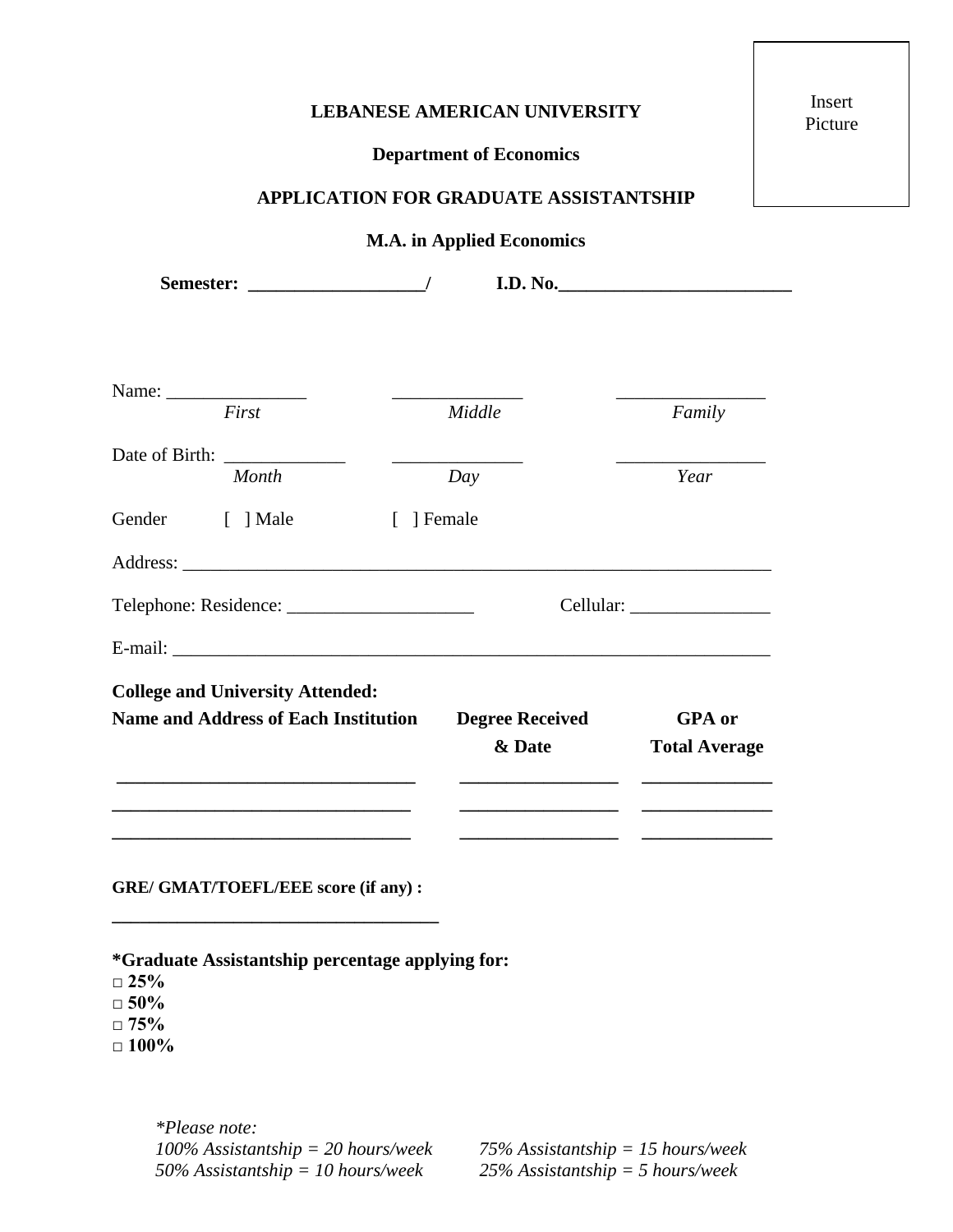| <b>Address</b><br>E-mail<br>Period<br>the control of the control of the control of the control of the control of<br><b>Current Work Schedule:</b><br>$\Box$ Full-Time<br>□ Part-Time □ Not Working<br>Hours per week: ___________<br>Work Schedule: ______________<br>Financial aid, assistantships, grants or scholarship you have received at LAU or other<br>Year<br><b>Type of Grant</b><br>Please write a statement to support your need for assistantship: | <b>Work Experience:</b>    |  |  |
|------------------------------------------------------------------------------------------------------------------------------------------------------------------------------------------------------------------------------------------------------------------------------------------------------------------------------------------------------------------------------------------------------------------------------------------------------------------|----------------------------|--|--|
|                                                                                                                                                                                                                                                                                                                                                                                                                                                                  | <b>Name of Employer</b>    |  |  |
|                                                                                                                                                                                                                                                                                                                                                                                                                                                                  |                            |  |  |
|                                                                                                                                                                                                                                                                                                                                                                                                                                                                  |                            |  |  |
|                                                                                                                                                                                                                                                                                                                                                                                                                                                                  |                            |  |  |
|                                                                                                                                                                                                                                                                                                                                                                                                                                                                  |                            |  |  |
|                                                                                                                                                                                                                                                                                                                                                                                                                                                                  |                            |  |  |
|                                                                                                                                                                                                                                                                                                                                                                                                                                                                  | <b>Universities:</b>       |  |  |
|                                                                                                                                                                                                                                                                                                                                                                                                                                                                  | <b>Name of Institution</b> |  |  |
|                                                                                                                                                                                                                                                                                                                                                                                                                                                                  |                            |  |  |
|                                                                                                                                                                                                                                                                                                                                                                                                                                                                  |                            |  |  |
|                                                                                                                                                                                                                                                                                                                                                                                                                                                                  |                            |  |  |
|                                                                                                                                                                                                                                                                                                                                                                                                                                                                  |                            |  |  |
|                                                                                                                                                                                                                                                                                                                                                                                                                                                                  |                            |  |  |
|                                                                                                                                                                                                                                                                                                                                                                                                                                                                  |                            |  |  |
|                                                                                                                                                                                                                                                                                                                                                                                                                                                                  |                            |  |  |
|                                                                                                                                                                                                                                                                                                                                                                                                                                                                  |                            |  |  |

-